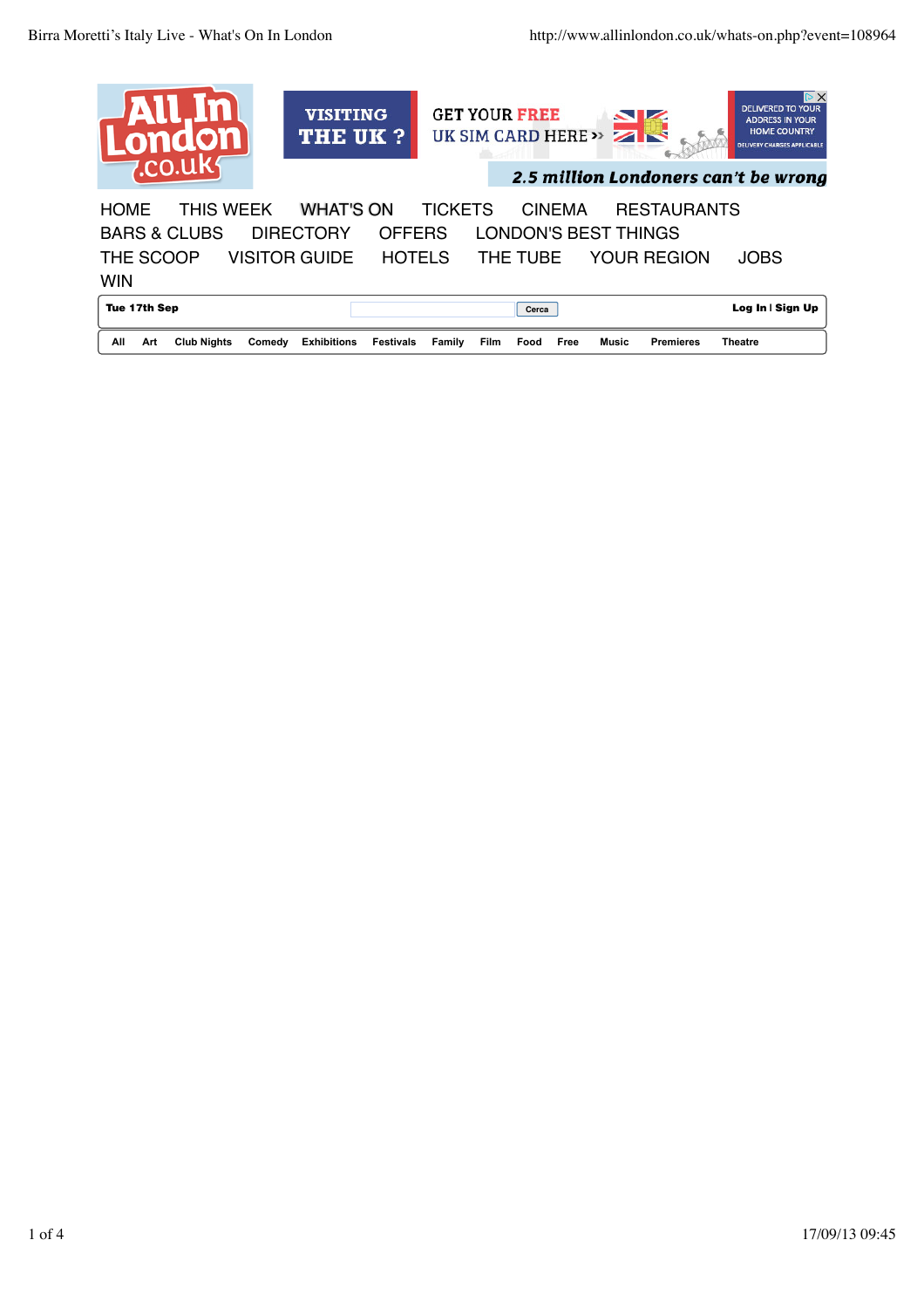

## **Birra Moretti's Italy Live**

**Golden
Square,
Soho,
London**

**Map Nearby**

**This event has passed** It was on Friday 26th July 2013 See more Food Events 0 **Tweet** C<sub>0</sub> Mi piace **WHERE**: Golden Square, Soho, London W1F 9AA **NEAREST STATION:** Piccadilly Circus **MAP:** View location on a map<br>**TIMES**: Unch: 12:30 or 13:15 **TIMES**: Lunch: 12:30 or 13:15, dinner 17:30 or 18:15. **ADMISSION**: FREE - but participants must be 18 years or over.



# **60 London Attractions**

## **ABOUT**:

Authentic Italian beer brand Birra Moretti, will be hosting ITALY LIVE - a one-off event on 26th July transforming London's Golden Square into the Italian piazza of San Gimignano, Tuscany, bringing people together to share great food and great beer, in true Italian style.

Save Time & Money in London. Try London Sightseeing Pass - more

www.londonpass.com

Birra Moretti's ITALY LIVE welcomes Londoners to the Moretti Table for lunch or apperitivo via a live satellite link-up between Soho's Golden Square and San Gimignamo Piazza, Tuscany. Guests can experience a truly authentic Italian dining experience – with delicious Italian cuisine complimented by a pint of refreshing Birra Moretti.

Moretti has lined up two experts in regional Tuscan cuisine: Italian-based Sandra Rosy Lotti is renowned in Italy for her cookbooks and is the owner of Toscana Saporita Cooking School. She will be joined - via live link-up - by Stefano Dondoli, who started in two Michelin starred restaurants in Italy before moving to London to work at a number of fine dining restaurants. He has now started a whole new experience as a gelato maker in the shop in San Gimingano owned by his father, Sergio Dondoli, a former Gelato World Champion.

This will be a great treat for Italian food lovers as you will not only see live cookery demonstrations from Italy and chat with the locals but you can also sample some traditional Tuscan dishes. For lunch there's carbonara with guanciale and pecorino from Tuscany and in the evening an aperitivo menu featuring sharing board with a selection of fantastic ingredients local to San Gimignano with rustic bread, finocchiona, salami toscano, truffle honey, safferon and truffle pecorino. For dessert, guests can sample some traditional Italian gelato by San Gimignano's Gelateria Dondoli – The Best Gelato Restaurant in the World. What's more it won't cost you a penny (or cent!)

There are a limited number of seats available at the Moretti Table - for a chance to win a reservation visit facebook.com/morettiuk before 17th July. Successful applicants will be contacted by via phone and email. Alternatively, come along on the day and enjoy a glass of Birra Moretti and sample some delicious Italian Cuisine – seats will be allocated on a first come, first served basis. Arrive early to avoid disappointment. Participants must be 18 years or older.

#### **OFFICIAL LINK**:

http://https://www.facebook.com/mor...



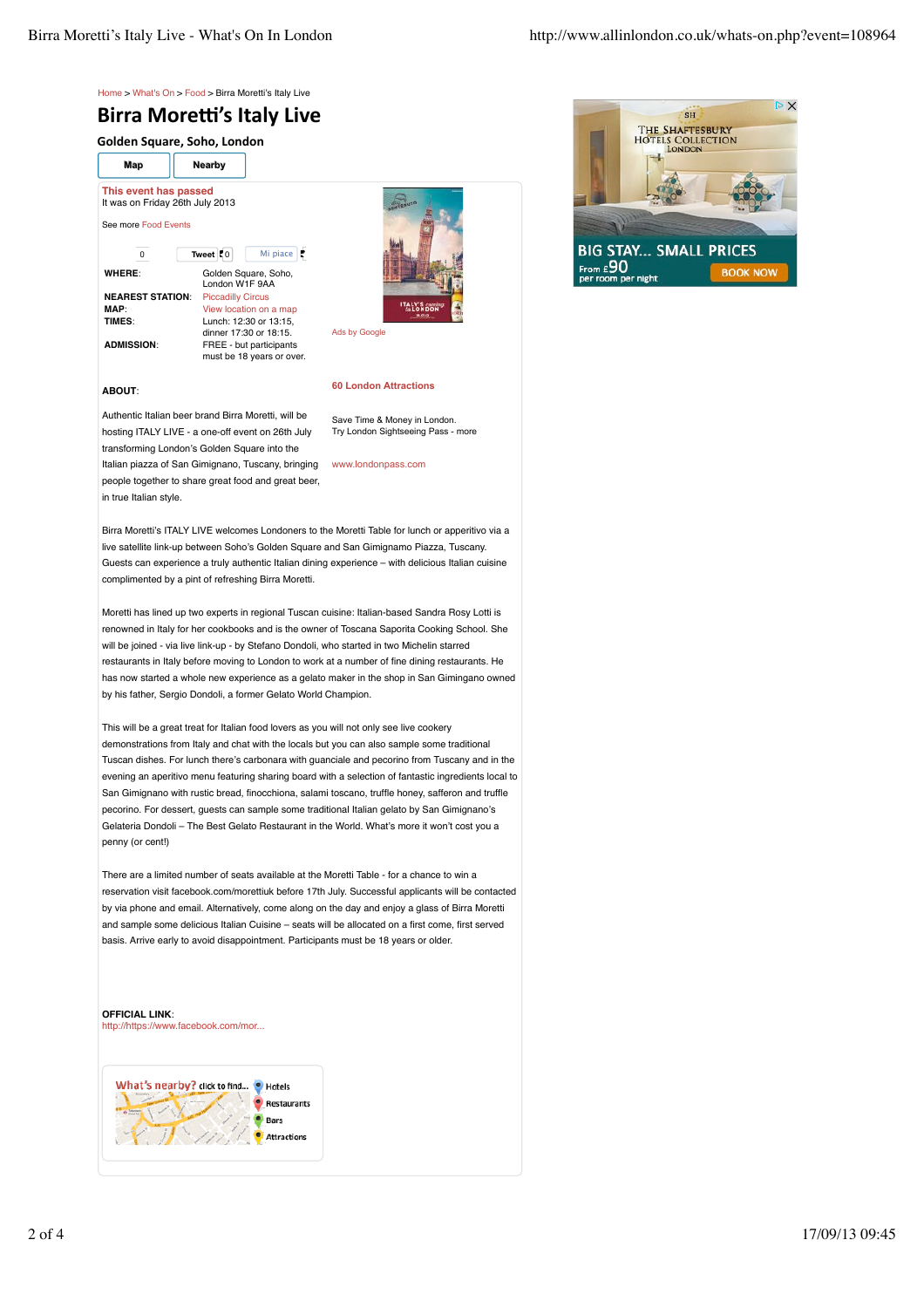Þ

#### **User
Reviews**



### **Our pick of London events for this week**

**London Design Festival**



**Blue Jasmine - Gala Screening**



**Blue**<br>dasmi

**Deloitte Ignite**









**Bottoms up: Oktoberfest in London**



**Fill your closet: London Fashion Weekend**



**Escape autumn: win a trip to the Maldives Join boffin**



**Stephen Fry at: Deloitte Ignite**



**Floater Alert! ... Floating Cinemas**



**Wonder at a room of pies: Mmmm. Pie.**

**London's**





**The Boy is back this December: Cornucopia**



**The Lost Cavalry's Guide to London**



**Commitments in the West End**

#### **Trending
Events**

**1** Oktoberfest in London **2** London Fashion Weekend **3** MERGE Arts Festival

#### **Share
and
Follow
AIL**

**Follow** Mi piace  $\overline{\mathbf{51,4}}$ 67

#### **Advertising**